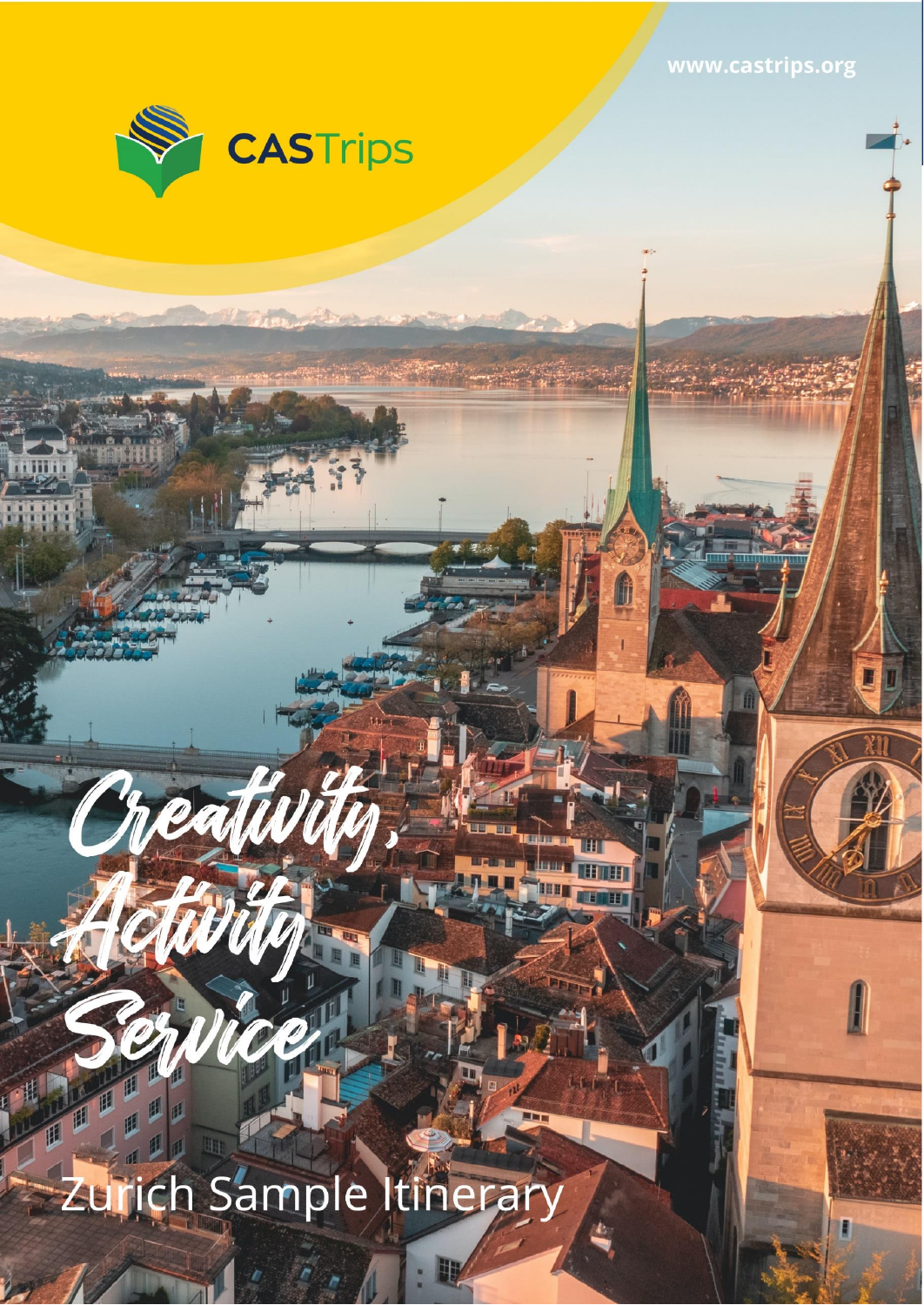

# Creativity, Activity & Service

#### **Zurich Sample Itinerary**

Please note, this is a sample itinerary - all destinations, activities and timeframes can be adapted. CAS Trips are 100% customizable to your needs. Contact us to find out more.

# Carbon Neutral CAS Trips



#### **Carbon Offsetting**

The process of compensating for carbon dioxide emissions arising as a result of travel, by participating in schemes designed to make equivalent reductions of carbon dioxide in the atmosphere.

#### **Being Carbon Neutral**

Means you do things, such as carbon offsetting, to reduce carbon dioxide by the same amount as you produce while traveling.

CAS Trips calculate each participant's carbon footprint using the **CO** south pole emissions calculator and offset your trip's carbon output by protecting rainforests around the world in partnership with  $STAND$   $\mathbb{A}$  TREES

Click to find out more about the incredible projects you will be supporting:



**CORDILLERA AZUL NATIONAL PARK** 



**AMAZON FOREST PROTECTION PROJECT** 



**MJUMITA COMMUNITY FOREST PROJECT** 



RIMBA RAYA ORANGUTAN **RESERVE**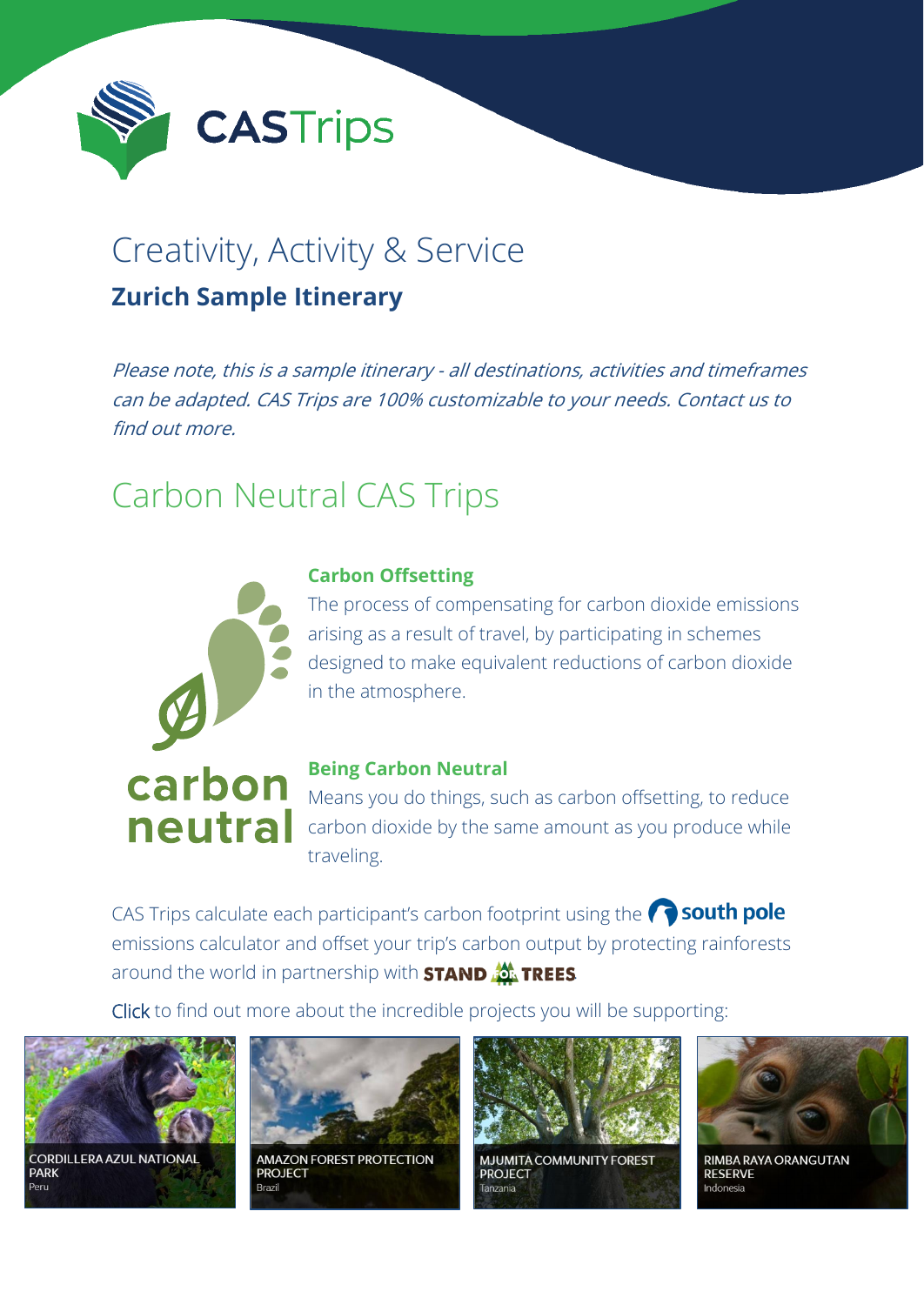

## **Day 1 – Arrival & Creativity**

| <b>Activity</b>                         | <b>Description</b>                                                                                                                                                                                                                                                                                                                                                                                                                                          |
|-----------------------------------------|-------------------------------------------------------------------------------------------------------------------------------------------------------------------------------------------------------------------------------------------------------------------------------------------------------------------------------------------------------------------------------------------------------------------------------------------------------------|
| <b>Check-in, Rest</b><br>& Relax        | Your dedicated CAS Trips tour guides will welcome you<br>as you arrive. Check in to your accommodation and<br>relax following the long day traveling.                                                                                                                                                                                                                                                                                                       |
| <b>Orientation</b><br><b>Activities</b> | Once you arrive in Zurich, it is time to take in your new<br>surroundings.<br>The CAS Trips team will eagerly show you your home for<br>the week, before spending some time getting to know<br>each other through a few welcome games.                                                                                                                                                                                                                      |
| <b>Evening Meal</b>                     | Enjoy international cuisine in the hostel.                                                                                                                                                                                                                                                                                                                                                                                                                  |
| <b>Evening Walking</b><br><b>Tour</b>   | Learn how a Roman toll point became the city with the<br>highest quality of life and one of the most expensive<br>cities in the world. See the influence of Charles the<br>Great, Vladimir Lenin, Albert Einstein and Marc Chagall<br>on the economic and scientific center of Switzerland.<br>You will discover the power struggles, ruses, money and<br>art that shaped the city. Visit the hidden gems and hear<br>about the legends and life of Zurich. |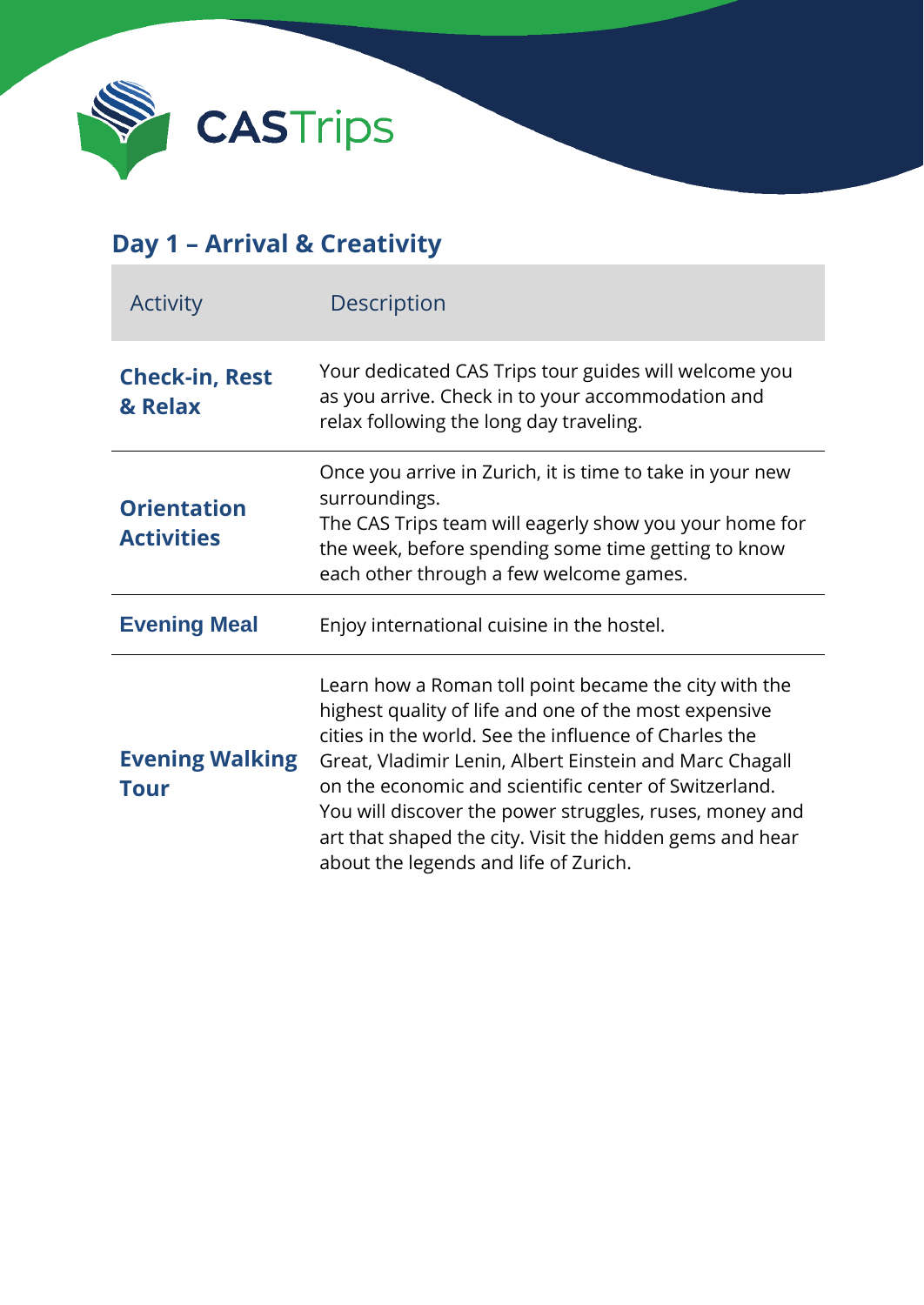

## **Day 2 – Service, Activity & Creativity**

| <b>Activity</b>                                                                | <b>Description</b>                                                                                                                                                                                                                            |
|--------------------------------------------------------------------------------|-----------------------------------------------------------------------------------------------------------------------------------------------------------------------------------------------------------------------------------------------|
| <b>Service</b><br><b>Challenge:</b><br><b>Community</b><br>Garden              | Get your hands dirty and discover your green thumb by<br>helping the community garden and discover the benefits of<br>gardening with traditional tools without the need of any<br>chemicals or pesticides!                                    |
| Lunch                                                                          | Packed lunch to be eaten outdoors                                                                                                                                                                                                             |
| <b>Swiss German</b><br><b>Language</b><br><b>Immersion</b><br><b>Challenge</b> | Take a fun challenge in Swiss German, learning the<br>fundamentals of pronunciation, as well as some slang,<br>funny words and idioms.                                                                                                        |
|                                                                                | The will conclude with a game of 3-minute fairy tales, where<br>you can put your German to the test!                                                                                                                                          |
| <b>Mud Run</b>                                                                 | The mud run is an obstacle run, no matter how fit you are -<br>fun is guaranteed! You can expect lots of mud and together<br>you will overcome a number of muddy and fun obstacles!<br>Taking risks and collaboration are the key to success! |
| <b>Evening Meal</b>                                                            | A hearty meal after a long day of activities.                                                                                                                                                                                                 |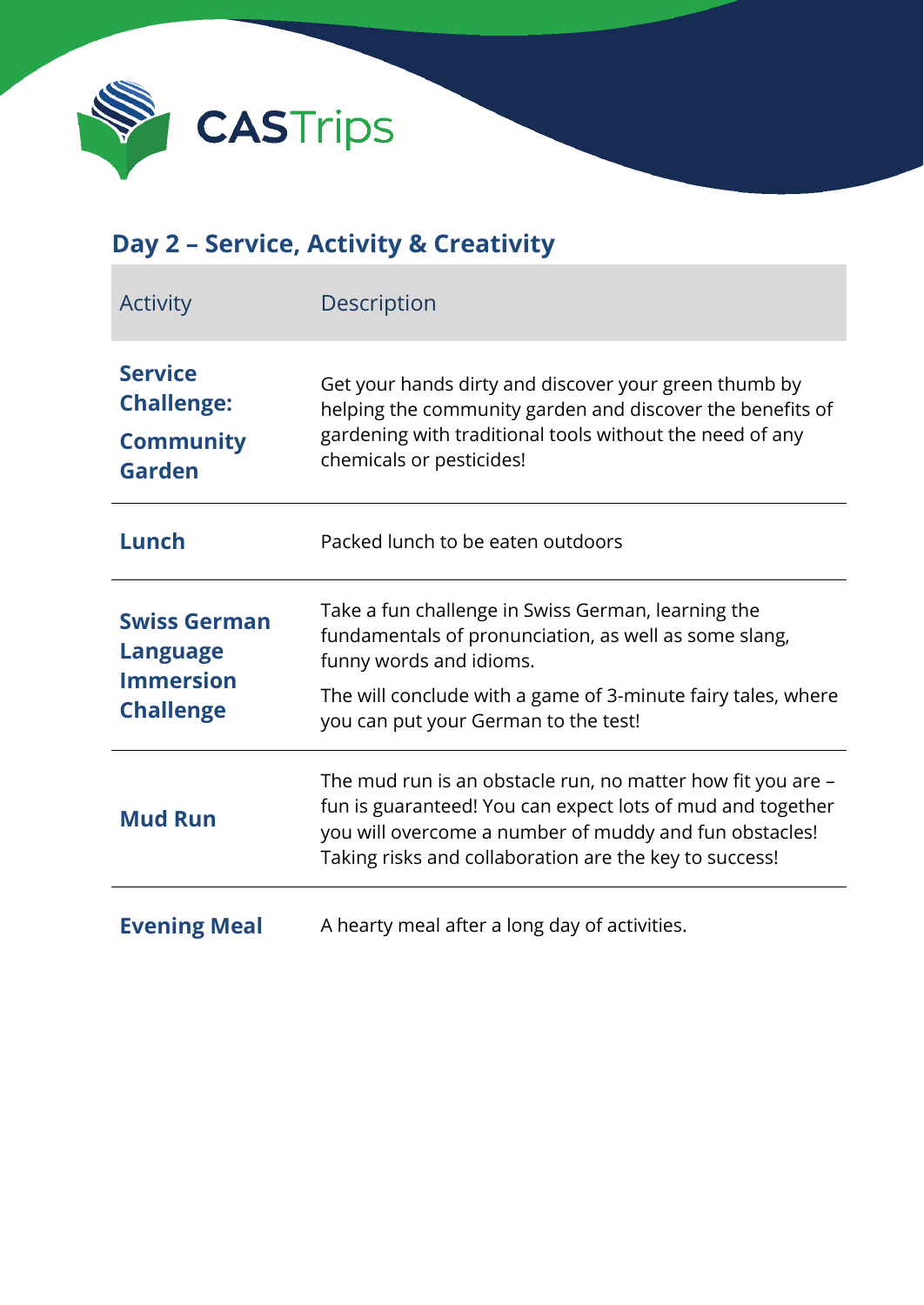

#### **Day 3 – Service** Activity Description **Zero Waste Shopping Tour** We take a walk to a zero-waste store and we will learn a little bit about the mission behind one of the many such stores in Switzerland and what small steps we can take to reduce waste in our own households. After the introduction, there will be time for some shopping and then for those interested we will continue the discussion over coffee. **Lunch** We enjoy a picnic in a park outside of Zurich **Refugee Cookalong Workshop** When people are forced to flee their homes and arrive in a different country with unusual customs, languages and traditions, food can often be a great source of community bonding and emancipation. The locals are committed to creating community and integration for refugees in Zurich. Today we will enjoy a cooking class lead by one of the refugees. **Reflections Workshop** Under the guidance of our CAS Trip Leaders and with lady liberty in the background, we participate in an in-depth Reflection session that will review the experiences and challenges of the trip and inspire students to develop their reflection-building skills that will be beneficial for the rest of their studies. **Evening Meal** International cuisine at the hostel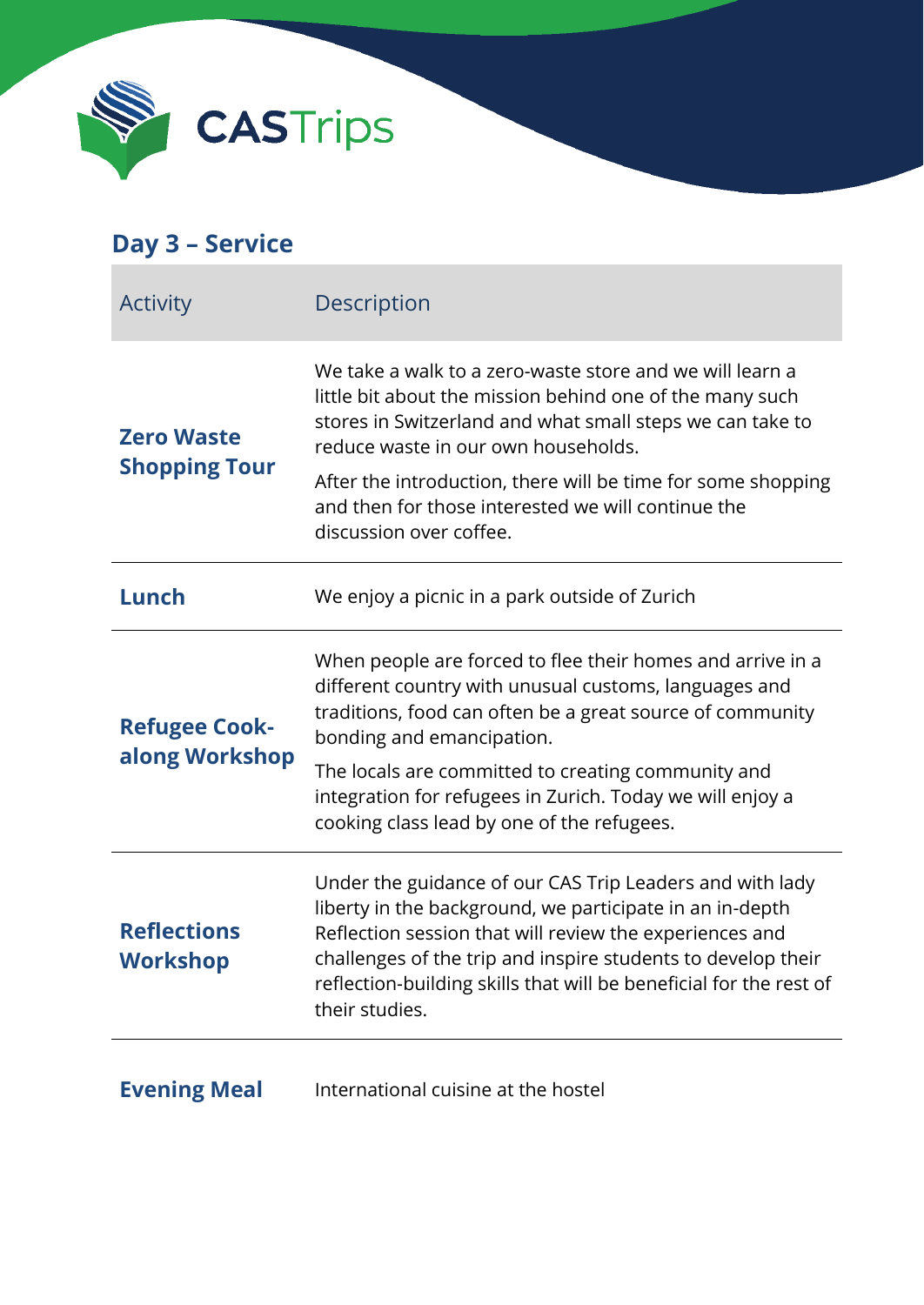

## **Day 4 – Creativity**

| <b>Activity</b>                                                     | <b>Description</b>                                                                                                                                                                                                                                                                                         |
|---------------------------------------------------------------------|------------------------------------------------------------------------------------------------------------------------------------------------------------------------------------------------------------------------------------------------------------------------------------------------------------|
| <b>Kunsthaus</b><br><b>Zürich</b><br>exhibition and<br>workshop     | The Kunsthaus is a world-renowned art museum offering<br>attractive exhibitions and one of the largest art collections<br>in Switzerland, from the 13th century to the present day.<br>The visit will be followed by a short, curated workshop<br>connected to the exhibition                              |
| Lunch                                                               | We enjoy a packed lunch in the grounds of the gallery                                                                                                                                                                                                                                                      |
| <b>Adliswil-</b><br><b>Felsenegg Cable</b><br><b>Car &amp; Hike</b> | As you ascend up in the cable car, you have a fabulous<br>panoramic view over Zurich and Lake Zurich, all the way to<br>the mountains of Central Switzerland. The summit also<br>serves as the trailhead for the Panorama Trail, which<br>extends about 5.7km, with a manageable 90m rise in<br>elevation. |
| <b>Yodeling</b><br><b>Workshop</b>                                  | Get your yodeling on with a bit of "yodl-ahi" on a mountain<br>top. A fun workshop that really immerses you in the best of<br>Swiss culture! We will return to the city by cable car.                                                                                                                      |
| <b>Evening Meal</b>                                                 | International cuisine at the hostel                                                                                                                                                                                                                                                                        |